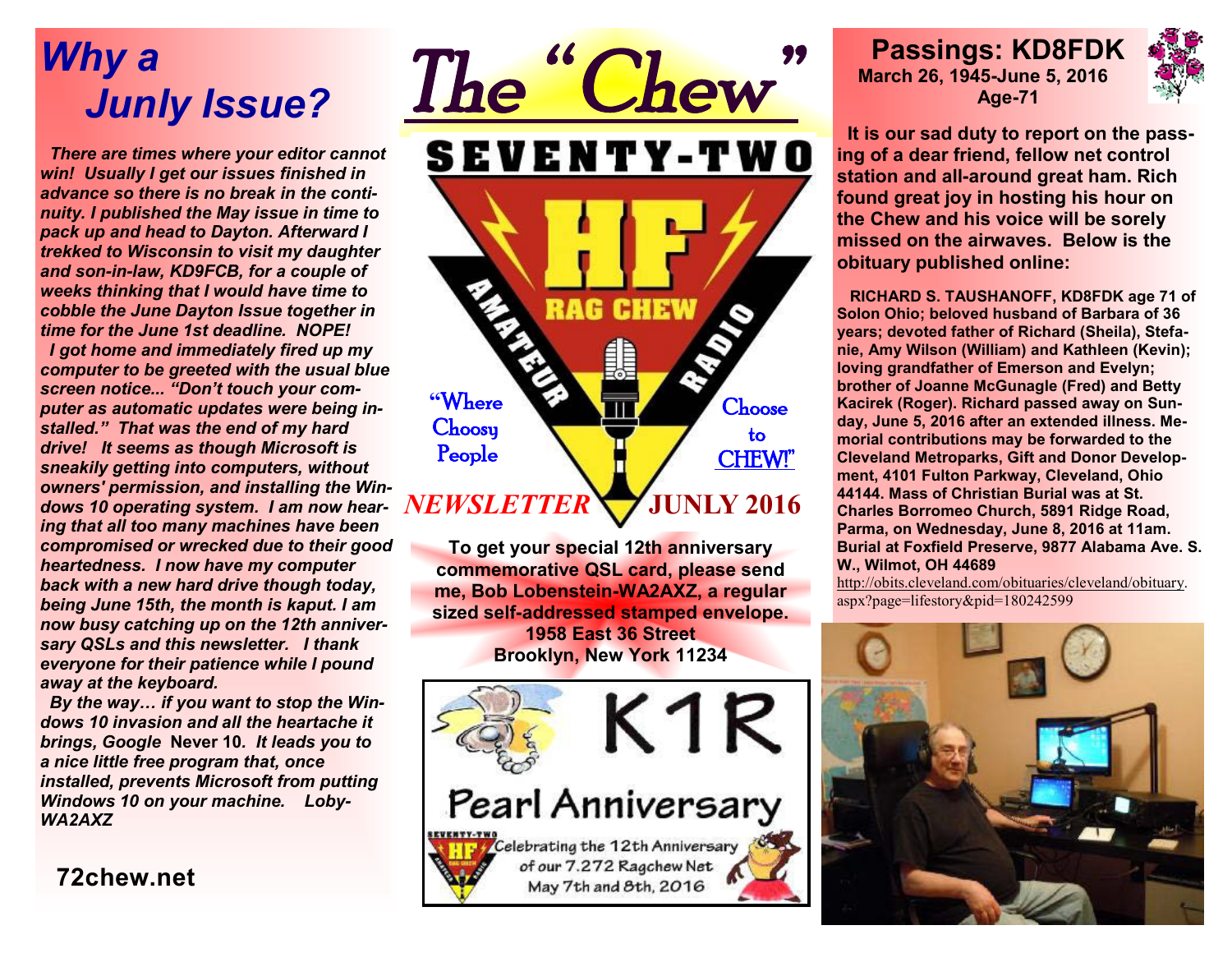### **Dayton 2016**

 **Our Thursday evening May 19th get-together** 



**at Rob's Restaurant was well attended by many of our friends. We ultimately filled up three long tables where 40 of** 

**us had a great meal, great conversation and a rest before the mornings Hamvention activi-**

**ties. It is always great to meet old friends and make new face to face contacts.** 





**and Saturday at noon we gathered This was our 12th anniversary meeting in Dayton and I am pleased to say that reservations** 

**the group for our are already in for most of the gang for Dayton 2017.** 

**The Hamvention was one of the largest in memory. Every vendor spot in the parking area was filled with everything from the most modern parts and equipment to unidentifiable** 

**boat anchors from the 1920s. Of course the major manufacturers were well represented**

**showing off the all too expensive and now, all too complicated to operate** 



**rigs. A must have for everyone. (hihi) On both Friday** 



DAYTON

**annual photo in front of the Hara Arena. While in Dayton there was further discussion as to the future of the Hamvention at Hara. I am happy to say for at least the next two years we will be meeting once again at the aging arena.** 

*MFJ's* **vendor booth in the arena. Also, monster** 





**SteppIR beams tower over the crowds in the outside vendor area.**